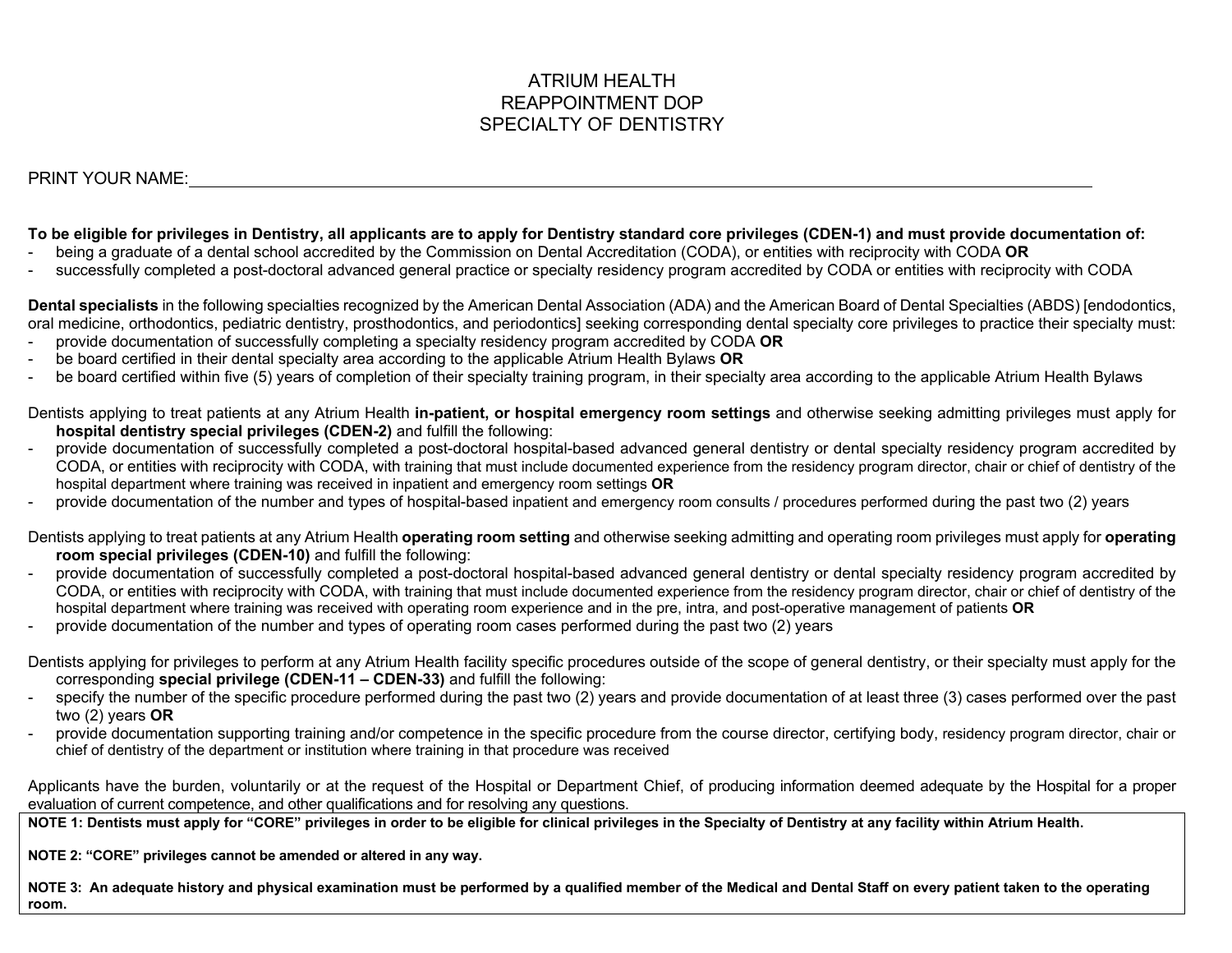## Please check appropriate blocks when applying for privileges:

| <b>CMC</b> | <b>Pineville</b> | <b>University</b><br>City | <b>CR</b> | Lincoln | <b>Cabarrus</b> | <b>Union</b> | Stanly | Anson | <b>Cleveland</b> |        | <b>DENTISTRY</b><br><b>STANDARD CORE PRIVILEGES</b>                                                                                                                                                                                                                                                                                                                                                                                                                                                                                                                 |
|------------|------------------|---------------------------|-----------|---------|-----------------|--------------|--------|-------|------------------|--------|---------------------------------------------------------------------------------------------------------------------------------------------------------------------------------------------------------------------------------------------------------------------------------------------------------------------------------------------------------------------------------------------------------------------------------------------------------------------------------------------------------------------------------------------------------------------|
|            |                  |                           | N/A       |         |                 |              |        |       |                  | CDEN-1 | Evaluate, diagnose, treat, and provide consultation to<br>patients of all ages with general dentistry problems and<br>conditions.                                                                                                                                                                                                                                                                                                                                                                                                                                   |
|            |                  |                           |           |         |                 |              |        |       |                  |        | Privileges include the following at the level and competence<br>of a general dentist: clinical comprehensive oral<br>evaluations, ordering and interpretation of diagnostic<br>imaging and tests, oral pathology, restorations, removable<br>and fixed prosthodontics, endodontics, extraction of teeth<br>and other oral minor oral surgical procedures (small tori and<br>lateral exostoses. minor soft tissue biopsies, extraction of<br>soft tissue impacted teeth), diagnosis and management of<br>temporomandibular and occlusal disorders, occlusal splints. |

| <b>CMC</b> | <b>Pineville</b> | University<br>City | <b>CR</b> | Lincoln | <b>Cabarrus</b> | <b>Union</b> | <b>Stanly</b> | <b>Anson</b> | <b>Cleveland</b> |        | <b>HOSPITAL DENTISTRY</b><br><b>SPECIAL CORE PRIVILEGES</b>                                                                                                                                                                                                                         |
|------------|------------------|--------------------|-----------|---------|-----------------|--------------|---------------|--------------|------------------|--------|-------------------------------------------------------------------------------------------------------------------------------------------------------------------------------------------------------------------------------------------------------------------------------------|
|            |                  |                    | N/A       |         |                 |              |               |              |                  | CDEN-2 | Evaluate, diagnose, treat, and provide consultation to<br>patients of all ages with general dentistry problems and<br>conditions in the emergency room and inpatient settings.                                                                                                      |
|            |                  |                    |           |         |                 |              |               |              |                  |        | Privileges include those outlined for general dentistry above<br>and include (but not limited to): dental consultations on<br>hospitalized in-patients, intraoral I&D of abscess,<br>dentoalveolar splinting for trauma, simple repair of intraoral<br>or perioral lip lacerations. |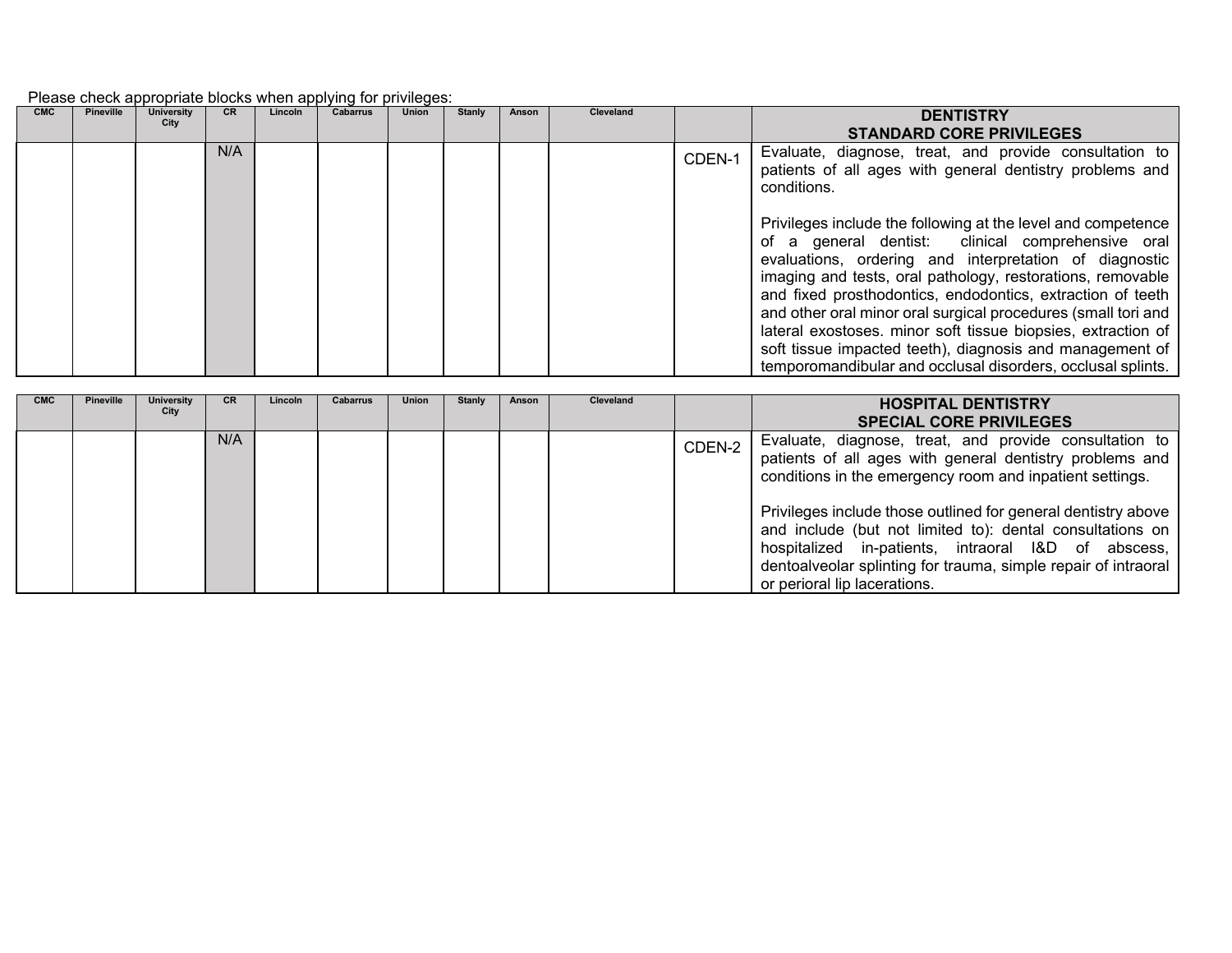| <b>CMC</b> | <b>Pineville</b> | University<br>City | <b>CR</b> | Lincoln | Cabarrus | <b>Union</b> | Stanly | Anson | <b>Cleveland</b> |        | <b>CORE PRIVILEGES - REHABILITATION HOSPITAL</b><br><b>SETTING ONLY</b>                                                                                                                                              |
|------------|------------------|--------------------|-----------|---------|----------|--------------|--------|-------|------------------|--------|----------------------------------------------------------------------------------------------------------------------------------------------------------------------------------------------------------------------|
| N/A        | N/A              | N/A                |           | N/A     | N/A      | N/A          | N/A    | N/A   | N/A              | CDEN-3 | Privileges include evaluation and management, as well as<br>dental procedures approved for performance within the<br>rehabilitation setting, in conjunction with the comprehensive<br>rehabilitation treatment plan. |

# **\* DENTAL SPECIALTY CORE PRIVILEGES - SPECIAL PRIVILEGES WITH QUALIFICATIONS AND/OR SPECIFIC CRITERIA**

| <b>CMC</b> | <b>Pineville</b> | University<br>City | <b>CR</b> | Lincoln | <b>Cabarrus</b> | Union | Stanly | Anson | Cleveland |        | <b>ENDODONTICS</b><br><b>STANDARD SPECIALTY CORE PRIVILEGES</b>                                                                                              |
|------------|------------------|--------------------|-----------|---------|-----------------|-------|--------|-------|-----------|--------|--------------------------------------------------------------------------------------------------------------------------------------------------------------|
|            |                  |                    | N/A       |         |                 |       |        |       |           | CDEN-4 | Evaluate, diagnose, treat, and provide consultation to<br>patients of all ages with endodontic problems and conditions.                                      |
|            |                  |                    |           |         |                 |       |        |       |           |        | Privileges include endodontic therapy,<br>endodontic<br>retreatment, post placement, apexification/recalcification and<br>apicoectomy/periradicluar surgery. |

| <b>CMC</b> | <b>Pineville</b> | University<br>City | CR. | Lincoln | <b>Cabarrus</b> | <b>Union</b> | Stanly | Anson | Cleveland |        | <b>ORAL MEDICINE</b><br>STANDARD SPECIALTY CORE PRIVILEGES                                                                                                                                                                                                                                                                            |
|------------|------------------|--------------------|-----|---------|-----------------|--------------|--------|-------|-----------|--------|---------------------------------------------------------------------------------------------------------------------------------------------------------------------------------------------------------------------------------------------------------------------------------------------------------------------------------------|
|            |                  |                    | N/A |         |                 |              |        |       |           | CDEN-5 | Evaluate, diagnose, treat and provide consultation to<br>patients of all ages with oral medicine problems.                                                                                                                                                                                                                            |
|            |                  |                    |     |         |                 |              |        |       |           |        | Privileges include diagnosis and non-surgical management<br>of oral and maxillofacial pain, oral lesions, salivary gland<br>disorders, and the dental management of medically complex<br>patients, biopsy of intraoral soft tissues and alveolar bone<br>tissue, intralesional injections of medicaments and extraoral<br>injections. |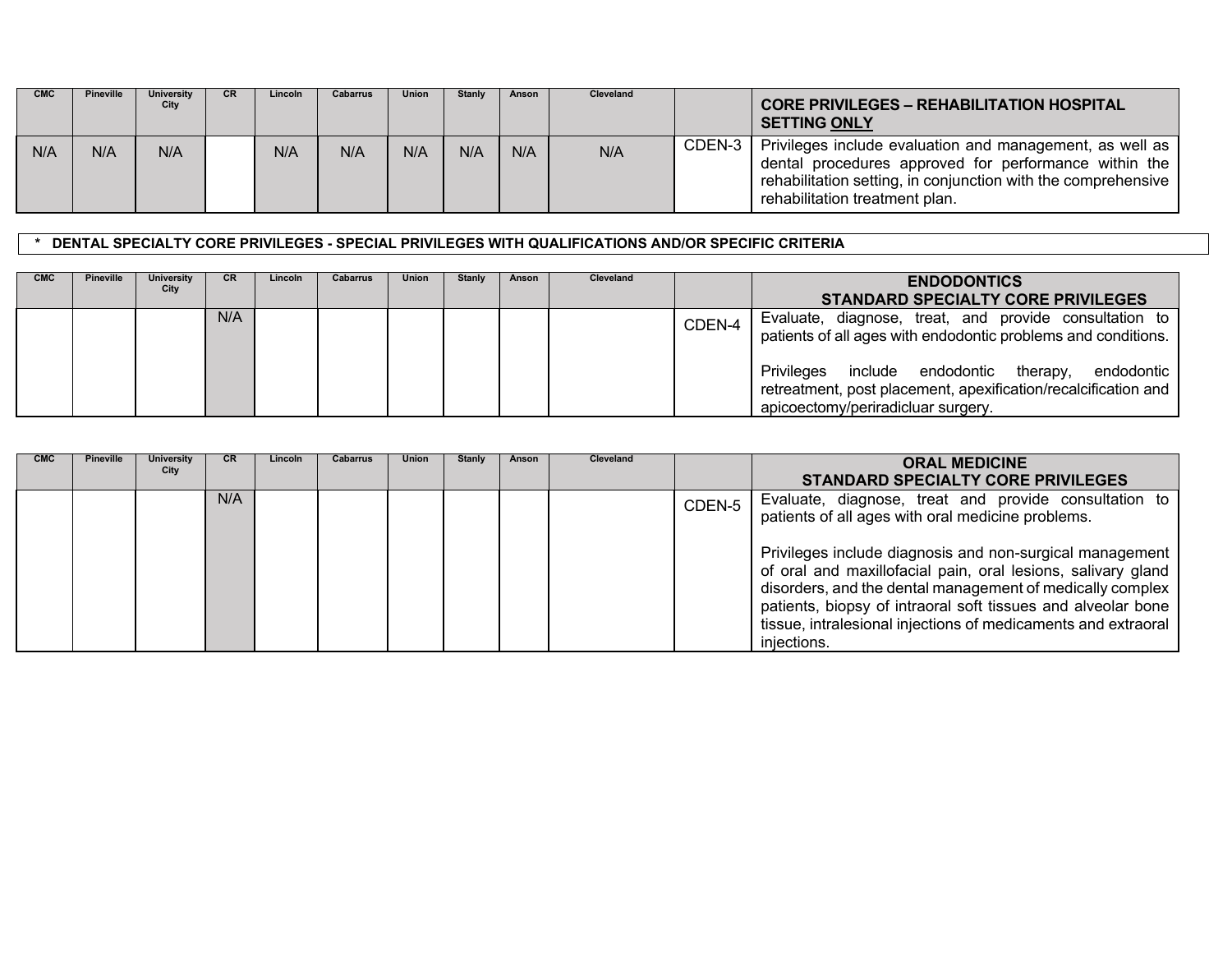| <b>CMC</b> | <b>Pineville</b> | <b>University</b><br>City | CR. | Lincoln | <b>Cabarrus</b> | <b>Union</b> | Stanly | Anson | <b>Cleveland</b> |        | <b>PEDIATRIC DENTISTRY</b><br><b>STANDARD SPECIALTY CORE PRIVILEGES</b>                                                                                                                                                                                                                                                                                                            |
|------------|------------------|---------------------------|-----|---------|-----------------|--------------|--------|-------|------------------|--------|------------------------------------------------------------------------------------------------------------------------------------------------------------------------------------------------------------------------------------------------------------------------------------------------------------------------------------------------------------------------------------|
|            |                  |                           | N/A |         |                 |              |        |       |                  | CDEN-6 | Evaluate, diagnose, treat and provide consultation to<br>children with dental and periodontal problems.<br>Privileges include restorations, stainless steel crowns,<br>space maintenance, extractions, pulpotomies - primary<br>dentition and pulpectomies - primary dentition; as well as<br>management of mucosal lesions and odontogenic and soft<br>tissue trauma in children. |

| <b>CMC</b> | <b>Pineville</b> | <b>University</b><br>City | <b>CR</b> | Lincoln | <b>Cabarrus</b> | Union | Stanly | Anson | <b>Cleveland</b> |        | <b>PERIODONTICS</b><br><b>STANDARD SPECIALTY CORE PRIVILEGES</b>                                                                                                                                                                                                                                                                                                        |
|------------|------------------|---------------------------|-----------|---------|-----------------|-------|--------|-------|------------------|--------|-------------------------------------------------------------------------------------------------------------------------------------------------------------------------------------------------------------------------------------------------------------------------------------------------------------------------------------------------------------------------|
|            |                  |                           | N/A       |         |                 |       |        |       |                  | CDEN-7 | Evaluate, diagnose, treat, and provide consultation to<br>patients of all ages with periodontal problems and conditions.<br>Privileges include non-surgical periodontal services as well<br>as periodontal surgical procedures including gingivectomy<br>and gingivoplasty, anatomical crown exposure, clinical<br>crown lengthening, guided tissue procedures, osseous |
|            |                  |                           |           |         |                 |       |        |       |                  |        | surgery, bone grafting, alveolar ridge augmentation and<br>socket preservation, soft tissue allografts, provisional<br>splinting.                                                                                                                                                                                                                                       |

| <b>CMC</b> | <b>Pineville</b> | <b>University</b><br>City | <b>CR</b> | Lincoln | <b>Cabarrus</b> | <b>Union</b> | Stanly | Anson | Cleveland |        | <b>PROSTHODONTICS</b><br><b>STANDARD SPECIALTY CORE PRIVILEGES</b>                                                                                                                                                                                                                                                                 |
|------------|------------------|---------------------------|-----------|---------|-----------------|--------------|--------|-------|-----------|--------|------------------------------------------------------------------------------------------------------------------------------------------------------------------------------------------------------------------------------------------------------------------------------------------------------------------------------------|
|            |                  |                           | N/A       |         |                 |              |        |       |           | CDEN-8 | Evaluate, diagnose, treat, and provide consultation to<br>patients of all ages who need fixed and removable<br>prosthodontic care.<br>Privileges include all aspects of complete and partial<br>dentures, implant/abutment supported removable and fixed<br>appliances, crown and bridge, and other intraoral implant<br>services. |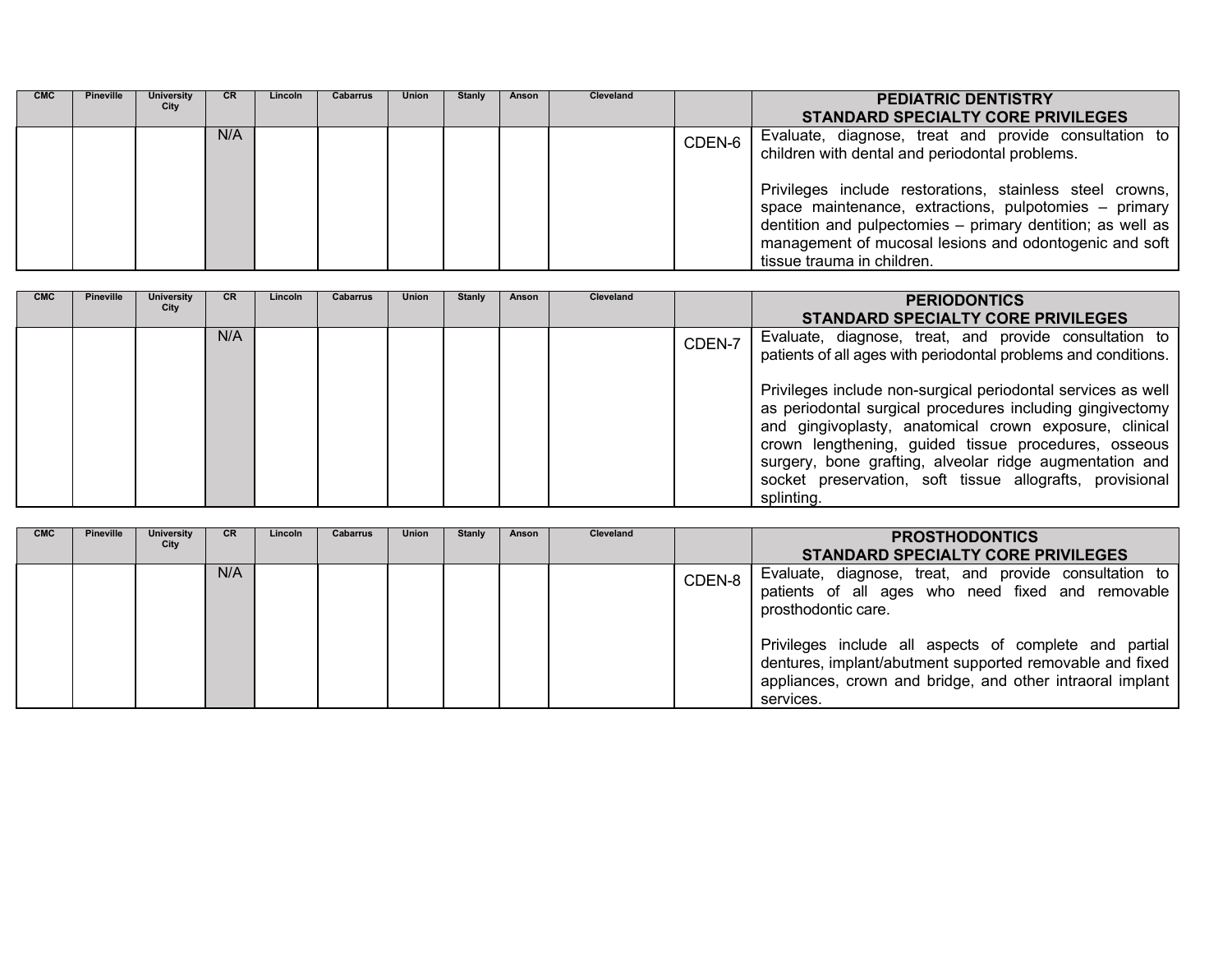| <b>CMC</b> | <b>Pineville</b> | <b>University</b><br>City | <b>CR</b> | Lincoln | <b>Cabarrus</b> | <b>Union</b> | <b>Stanly</b> | Anson | Cleveland |        | <b>ORTHODONTIC</b>                                                                                                                                                 |
|------------|------------------|---------------------------|-----------|---------|-----------------|--------------|---------------|-------|-----------|--------|--------------------------------------------------------------------------------------------------------------------------------------------------------------------|
|            |                  |                           |           |         |                 |              |               |       |           |        | <b>STANDARD SPECIALTY CORE PRIVILEGES</b>                                                                                                                          |
|            |                  |                           | N/A       |         |                 |              |               |       |           | CDEN-9 | Evaluate, diagnose, treat and provide consultation to patients<br>of all ages for problems, conditions and/or orthodontic dental<br>maladies.                      |
|            |                  |                           |           |         |                 |              |               |       |           |        | Privileges include minor tooth movement, interceptive and<br>comprehensive orthodontic treatment, and removable and<br>fixed appliance therapy for harmful habits. |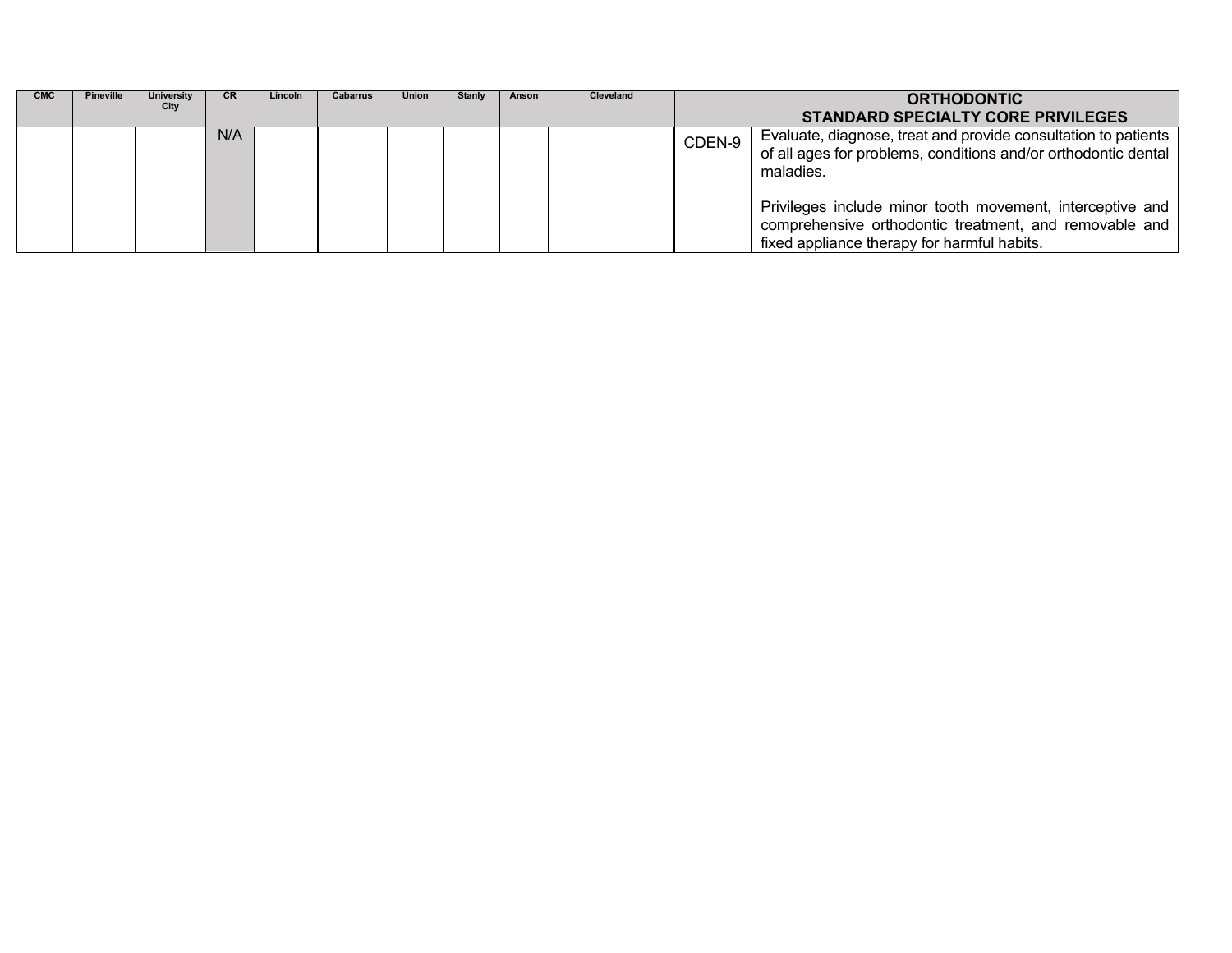#### SPECIAL PRIVILEGES WITH QUALIFICATIONS AND/OR SPECIFIC CRITERIA - PROVIDE THE NUMBER OF PROCEDURES PERFORMED WITHIN THE PAST TWO YEARS.

- For initial application, addition of a special privilege or reappointment, the Dentist must submit proof of at least three (3) cases performed over the past two (2) years for each special privilege based on acceptable results of ongoing professional practice evaluation and outcomes to reapply for special privileges **OR** provide proof of training and competence in the special privilege requested as denoted above.
- For those who would like to apply to continue to hold any special privileges but are unable to fulfill either of the two above criteria will be requested to voluntarily withdraw their request for such privileges and to complete the necessary proctoring forms.
- The Department Chief may appoint a committee to determine if the Candidate's documentation is sufficient for approval. These cases will be examined by a committee appointed by the Chief, consisting of dentists trained and experienced in this field, and which will make a recommendation to the Chief. Approval will be granted based on the strength of the candidates training and clinical experience with these cases. Provisional approval may be granted subject to the candidate performing a specified number of cases under the supervision of a dental staff member appointed by the Chief.

| <b>CMC</b> | <b>PVL</b> | <b>UNV</b> | <b>CR</b> | LIN        | CAB | <b>UNN</b> | <b>STN</b> | <b>ANS</b> | <b>CLE</b> | <b>DENTISTRY SPECIAL PRIVILEGES</b><br>Must apply for and maintain a Core Privilege         | <b>Number</b><br><b>Within The Past</b><br>2 Years                                    |                                                    |
|------------|------------|------------|-----------|------------|-----|------------|------------|------------|------------|---------------------------------------------------------------------------------------------|---------------------------------------------------------------------------------------|----------------------------------------------------|
|            |            |            | N/A       |            |     |            |            |            |            | $CDFN-10*$                                                                                  | Operating room privileges                                                             |                                                    |
|            |            |            | N/A       |            |     |            |            |            |            | <b>CDEN-11*</b>                                                                             | Sleep apnea appliance                                                                 |                                                    |
| <b>CMC</b> | <b>PVL</b> | <b>UNV</b> | <b>CR</b> | <b>LIN</b> | CAB | <b>UNN</b> | <b>STN</b> | <b>ANS</b> | <b>CLE</b> |                                                                                             | <b>ENDODONTIC SPECIAL PRIVILEGES1</b><br>Must apply for and maintain a Core Privilege | <b>Number</b><br><b>Within The Past</b><br>2 Years |
|            |            |            | N/A       |            |     |            |            |            |            | <b>CDEN-12*</b>                                                                             | Apicoectomy/periradicular surgery                                                     |                                                    |
| <b>CMC</b> | <b>PVL</b> | <b>UNV</b> | <b>CR</b> | <b>LIN</b> | CAB | <b>UNN</b> | <b>STN</b> | <b>ANS</b> | <b>CLE</b> | PERIODONTAL SPECIAL PRIVILEGES <sup>2</sup><br>Must apply for and maintain a Core Privilege |                                                                                       | <b>Number</b><br><b>Within The Past</b><br>2 Years |
|            |            |            | N/A       |            |     |            |            |            |            | <b>CDEN-13*</b>                                                                             | Clinical crown lengthening                                                            |                                                    |
|            |            |            | N/A       |            |     |            |            |            |            | CDEN-14*                                                                                    | Periodontal osseous graft                                                             |                                                    |
|            |            |            | N/A       |            |     |            |            |            |            | $CDFN-15*$                                                                                  | Guided tissue procedure                                                               |                                                    |
|            |            |            | N/A       |            |     |            |            |            |            | <b>CDEN-16*</b>                                                                             | Mucogingival surgery - including soft tissue grafts                                   |                                                    |
|            |            |            | N/A       |            |     |            |            |            |            | <b>CDEN-17*</b>                                                                             | Alveolar ridge augmentation/socket preservation                                       |                                                    |

 $1$  Endodontists are exempt from applying for these special privileges

 $2$  Periodontists are exempt from applying for these special privileges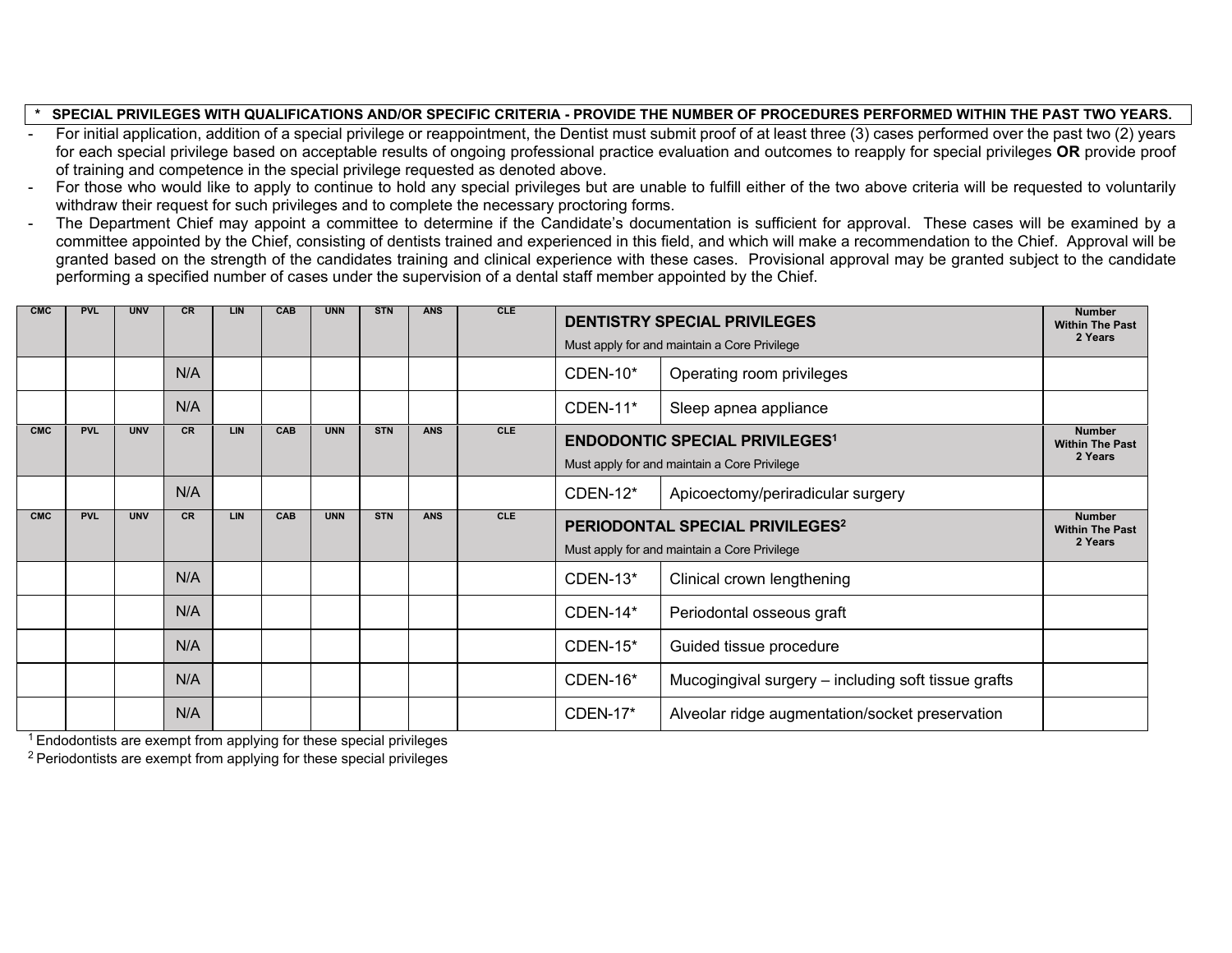| <b>CMC</b> | <b>PVL</b> | <b>UNV</b> | <b>CR</b> | LIN.       | <b>CAB</b> | <b>UNN</b> | <b>STN</b> | <b>ANS</b> | <b>CLE</b> | <b>PROSTHODONTIC SPECIAL PRIVILEGES3</b><br>Must apply for and maintain a Core Privilege | <b>Number</b><br><b>Within The</b><br>Past 2 Years                           |                                                    |
|------------|------------|------------|-----------|------------|------------|------------|------------|------------|------------|------------------------------------------------------------------------------------------|------------------------------------------------------------------------------|----------------------------------------------------|
|            |            |            | N/A       |            |            |            |            |            |            | $CDEN-18*$                                                                               | Implant supported intraoral removable prostheses                             |                                                    |
|            |            |            | N/A       |            |            |            |            |            |            | $CDFN-19*$                                                                               | Implant supported fixed dental restorations                                  |                                                    |
| <b>CMC</b> | <b>PVL</b> | <b>UNV</b> | <b>CR</b> | <b>LIN</b> | CAB        | <b>UNN</b> | <b>STN</b> | <b>ANS</b> | <b>CLE</b> | <b>ORTHODONTIC SPECIAL PRIVILEGES4</b><br>Must apply for and maintain a Core Privilege   |                                                                              | <b>Number</b><br><b>Within The</b><br>Past 2 Years |
|            |            |            | N/A       |            |            |            |            |            |            | $CDFN-20*$                                                                               | Space maintainers <sup>5</sup>                                               |                                                    |
|            |            |            | N/A       |            |            |            |            |            |            | $CDEN-21*$                                                                               | Minor tooth movement <sup>5</sup>                                            |                                                    |
|            |            |            | N/A       |            |            |            |            |            |            | CDEN-22*                                                                                 | Interceptive orthodontic treatment <sup>5</sup>                              |                                                    |
|            |            |            | N/A       |            |            |            |            |            |            | CDEN-23*                                                                                 | Comprehensive orthodontic treatment (using fixed or<br>removable appliances) |                                                    |
|            |            |            | N/A       |            |            |            |            |            |            | $CDEN-24*$                                                                               | Removable appliance therapy for harmful habits <sup>5</sup>                  |                                                    |
|            |            |            | N/A       |            |            |            |            |            |            | $CDFN-25*$                                                                               | Fixed appliance therapy for harmful habits <sup>5</sup>                      |                                                    |

 $^3$  Prosthodontists are exempt from applying for these special privileges

 $4$  Orthodontists are exempt from applying for these special privileges

 $^5$  Pediatric Dentists are exempt from applying for these special privileges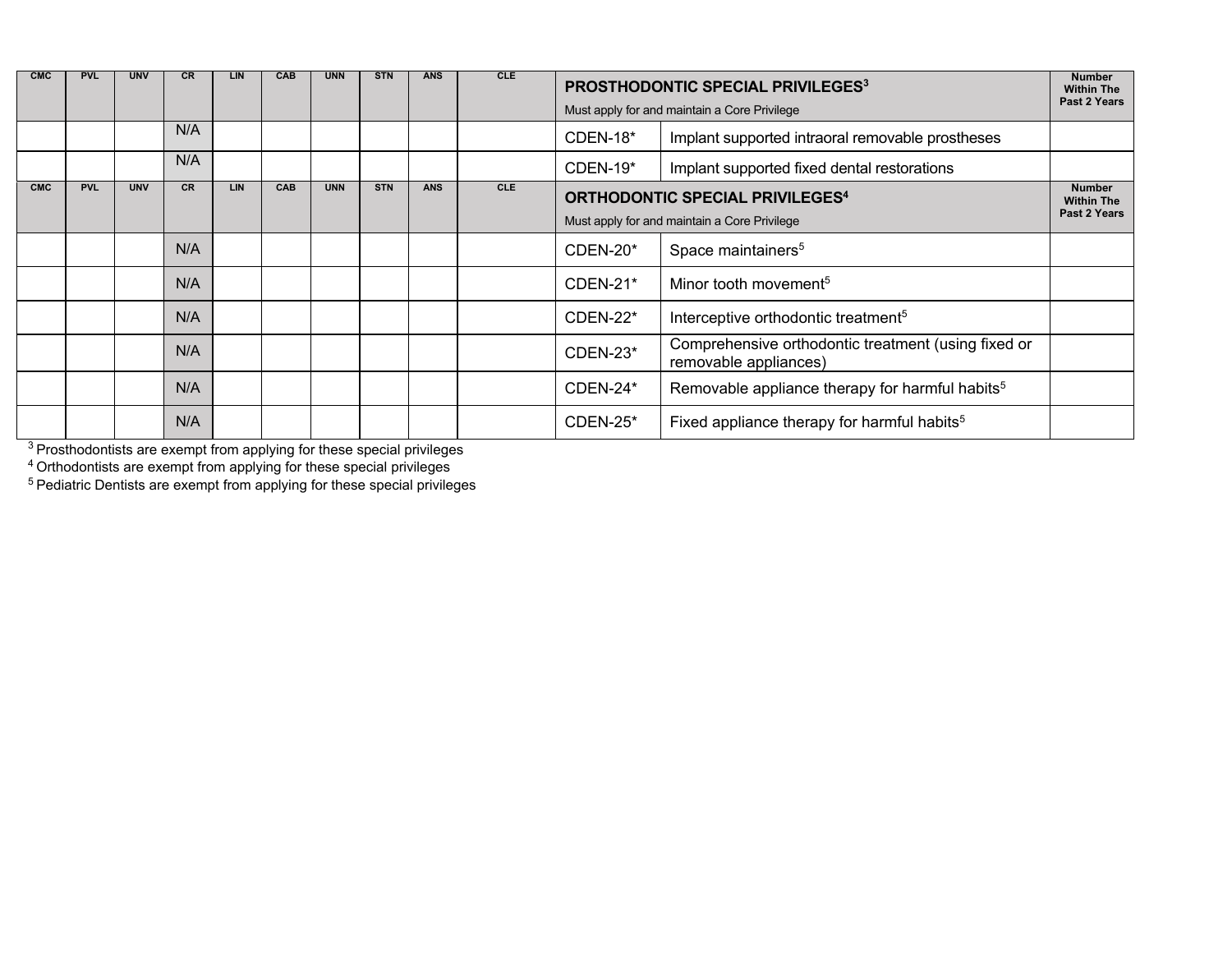| <b>CMC</b> | <b>PVL</b> | <b>UNV</b> | <b>CR</b> | LIN        | CAB | <b>UNN</b> | <b>STN</b> | <b>ANS</b> | <b>CLE</b> | <b>SURGICAL SPECIAL PRIVILEGES</b><br>Must apply for and maintain a Core Privilege               | <b>Number</b><br><b>Within The Past</b><br>2 Years |                                         |
|------------|------------|------------|-----------|------------|-----|------------|------------|------------|------------|--------------------------------------------------------------------------------------------------|----------------------------------------------------|-----------------------------------------|
|            |            |            | N/A       |            |     |            |            |            |            | CDEN-26*<br>Extraction of partial bony impacted teeth                                            |                                                    |                                         |
|            |            |            | N/A       |            |     |            |            |            |            | <b>CDEN-27*</b>                                                                                  | Extraction of full bony impacted teeth             |                                         |
|            |            |            | N/A       |            |     |            |            |            |            | CDEN-28*                                                                                         | Exposure of unerupted teeth                        |                                         |
|            |            |            | N/A       |            |     |            |            |            |            | CDEN-29*                                                                                         | Surgical placement of dental implants <sup>6</sup> |                                         |
|            |            |            | N/A       |            |     |            |            |            |            | <b>CDEN-30*</b>                                                                                  | Biopsy of intraoral soft tissues <sup>7</sup>      |                                         |
|            |            |            | N/A       |            |     |            |            |            |            | CDEN-31*                                                                                         | Biopsy of alveolar bone tissue <sup>7</sup>        |                                         |
|            |            |            | N/A       |            |     |            |            |            |            | <b>CDEN-32*</b>                                                                                  | Electrosurgery - Laser                             |                                         |
| <b>CMC</b> | <b>PVL</b> | <b>UNV</b> | <b>CR</b> | <b>LIN</b> | CAB | <b>UNN</b> | <b>STN</b> | <b>ANS</b> | <b>CLE</b> | <b>MAXILLOFACIAL PROSTHODONTIC SPECIAL PRIVILEGES</b>                                            |                                                    | <b>Number</b><br><b>Within The Past</b> |
|            |            |            |           |            |     |            |            |            |            | Must apply for and maintain a Core Privilege                                                     |                                                    | 2 Years                                 |
|            |            |            | N/A       |            |     |            |            |            |            | Obturators and maxillofacial protheses (e.g.:<br><b>CDEN-33*</b><br>prosthetic eyes, nose, ears) |                                                    |                                         |

 $^6$  Periodontists are exempt from applying for these special privileges

 $^7$  Oral Medicine and Periodontists are exempt from applying for these special privileges